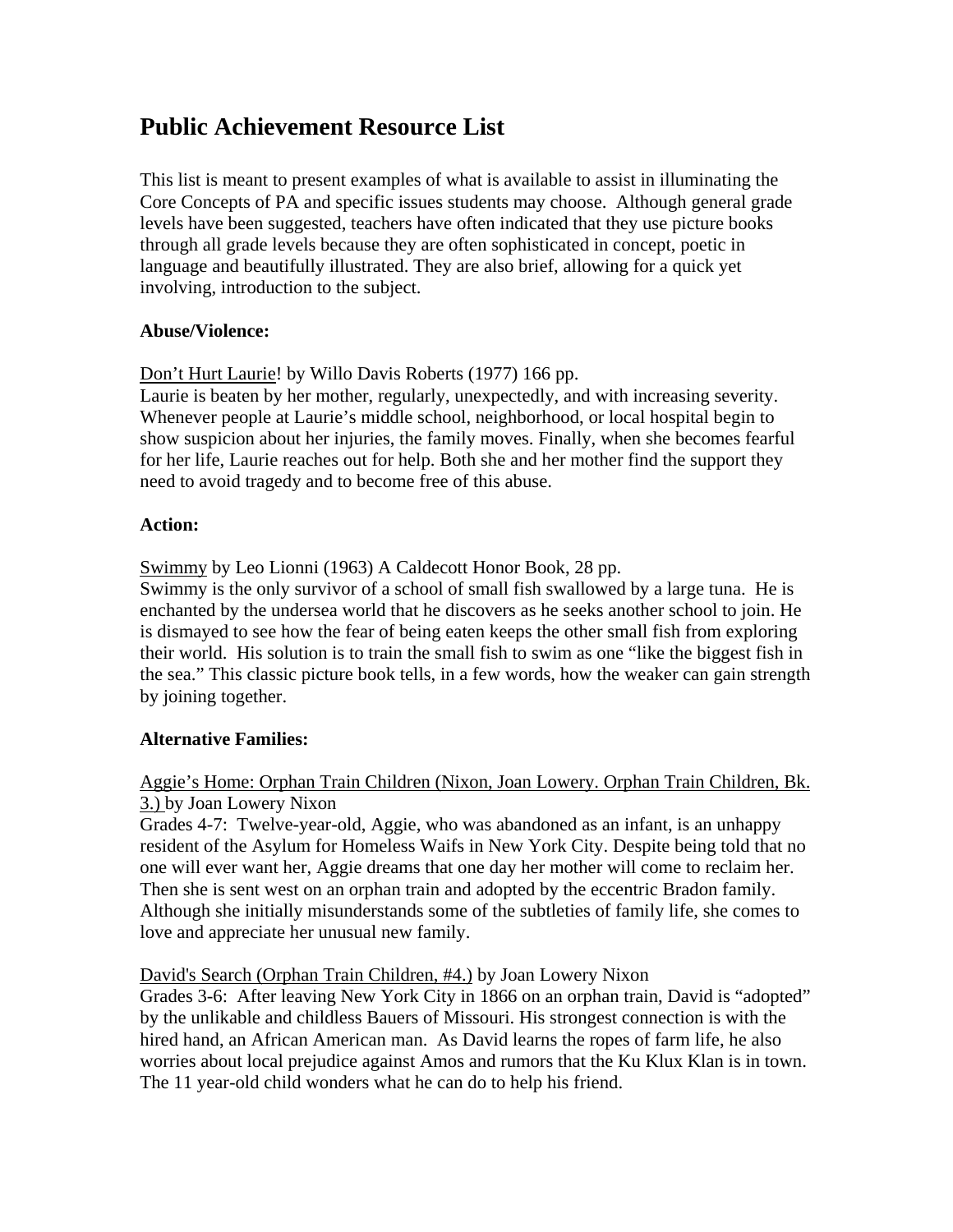Going Home, Coming Home/Ve Nha, Tham Que Huong by Truong Tran, Ann Phong (2003)

Grades 1-3: This book tells a contemporary immigrant story, of a child of Vietnamese refugees visiting, for the first time, the country her parents still call home. Children will see that immigrant families often have two homes.

## How my Parents Learned to Eat by Ina Friedman (1984), 32 pages.

Ages 4-8: A bi-racial child tells the story of how her Japanese mother and American father met, fell in love, struggled to understand each other's ways (particularly the way they eat), and finally married. It shows children that superficial differences in cultures don't really mean much and shouldn't get in the way of people appreciating each other.

## Pictures of Hollis Woods by Patricia Reilly Giff

Ages 8-13: Artistically talented Hollis Woods, age 12, has made a habit of running away from foster homes, but she found a place on Long Island where she wants to stay for a while. She immediately bonds with Josie, her new guardian, who is a slightly eccentric, retired art teacher. She still misses her former foster family, however, and worries about Josie's health. She is growing more forgetful every day. If Social Services finds out, they'll take Hollis away and move Josie into a home.

## **Animal Rights:**

## Shiloh by Phyllis Reynolds Naylor

Ages 8-12: This is a 1992 Newbery Medal winner—providing good lessons for its readers to take away. When the 11-year-old main character finds a mistreated beagle pup in his hometown, he is unprepared for the ethical questions he has to face. Should he return the dog to its owner, only to have the animal abused again? Should he tell his parents? Should he steal food to help the poor creature?

## Seal by Tudor Humphries (Illustrator), Judy Allen (Author)

Grade 2-4—This story about an endangered species focuses on the monk seal—it is beautifully illustrated. Young Jenny, while vacationing with her family on a Greek island, learns about our responsibilities to our fellow creatures when she finds a hidden beach where a rare monk seal hides her babies.

# **Censorship:**

The National Coalition Against Censorship http://www.ncac.org/action/suggestions.html NCAC has suggestions for how censorship can be addressed in the community.

## **Child Labor/Slavery:**

## The Bobbin Girl by Emily Arnold McCully

Ages 6-9: At its core, this story addresses issues of feminism and fair labor practices (child labor). Ten-year-old Rebecca supplements her family's meager income by working as a "bobbin girl" in 1830s New England. She is one of the thousands of girls and women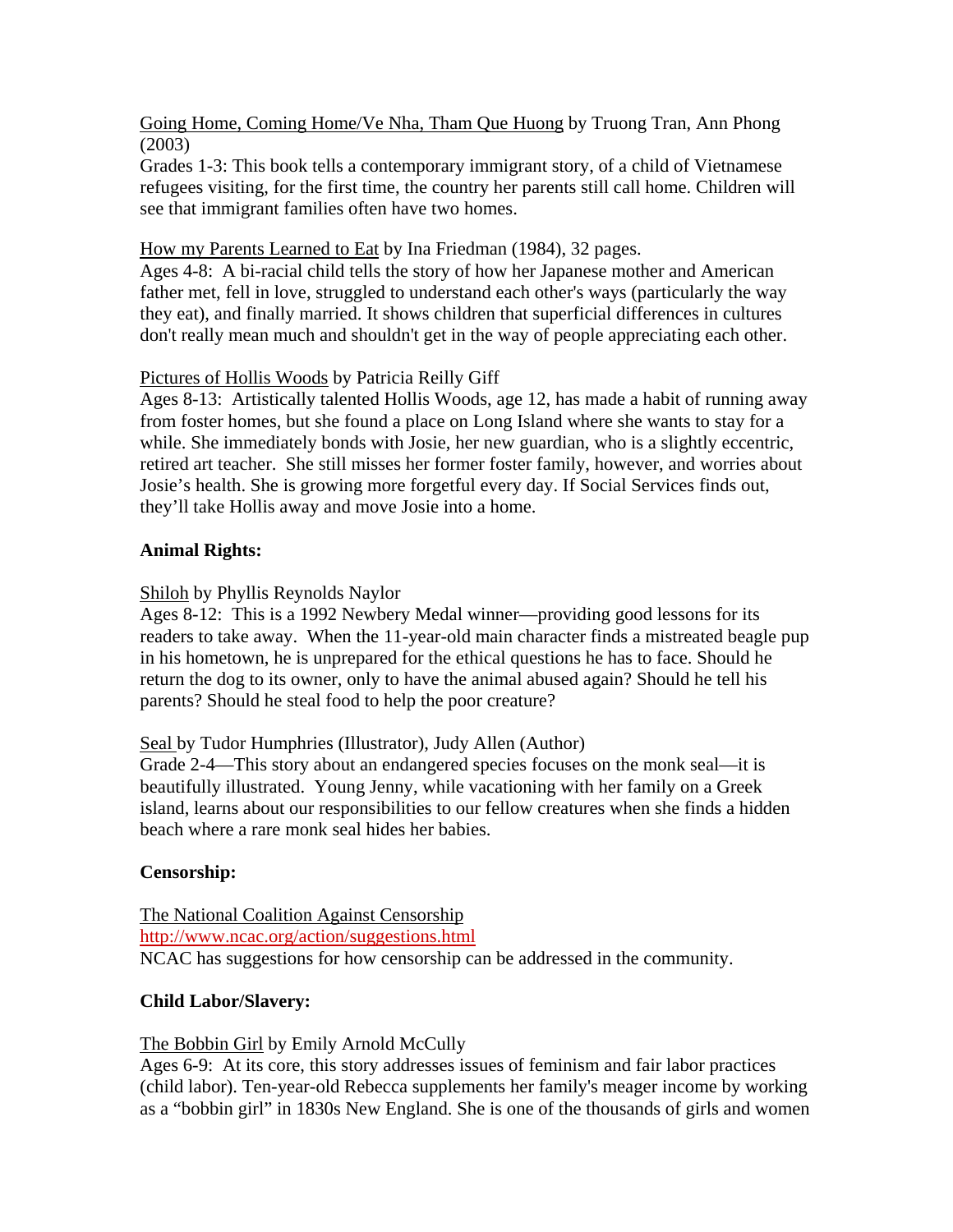who endure 131/2-hour days in the stuffy textile mills. Rebecca sees the illnesses, injuries and anxiety caused by the harsh conditions, and sees the courage of her coworkers at the same time. When a decrease in wages is announced, the mill workers rally to stage a "turn out" (strike) and protest their predicament.

## The Drinking Gourd by F.N. Monjo (1970), picture book

PreSch-Grade 2: A quick-witted young boy helps an escaping slave family follow the "drinking gourd" (Big Dipper) along the Underground Railroad to freedom. This is an "I Can Read" book--an exciting and moving adventure story for beginning readers.

## Free the Children: A Young Man Fights Against Child Labor and Proves that Children Can Change the World by Craig Kielburger, Kevin Major

Young Adult: Author Kielburger was 16 when this book was published (1999), detailing his experiences working to fight against child labor that began when he was 12. His grade school group "Free the Children" gathered information, wrote world leaders, and led conferences on the issue with other youth. When he returned to his home in Toronto, after a trip to South Asia, he posed this question: "If child labour is not acceptable for white, middle-class North American kids, then why is it acceptable for a girl in Thailand or a boy in Brazil?"

We Need to Go to School: Voices from the Rugmark Children by Tanya Roberts-Davis Grades 5 and up: In 2001, Roberts-Davis traveled to Nepal to meet children who had been exploited child laborers working in the carpet industry. This book is her compilation of essays, drawings, and poems by children whom she met there. These children had been permitted to leave the factories and go to school, thanks to the "Rugmark" organization. This organization is supported by UNICEF, and its workers inspect carpet factories and allow them to put the Rugmark label on carpets "when they agree to follow strict labor standards."

The American Anti-Slavery Group

http://www.iAbolish.com

This is a nonprofit organization dedicated to abolishing slavery worldwide. They monitor, document, and publicize the plight of slaves around the globe.

## Christian Solidarity International: Redemption of Slaves in the Sudan http://www.csi-int.ch/csi/csi-redemp\_prog.htm

CSI, a Christian human rights organization, has bought about 6,000 Sudanese slaves out of slavery. This site features a "How You Can Help" section.

S.T.O.P.: Slavery That Oppresses People http://www.anti-slavery.org/stop

A fifth-grade history class helps free Sudanese slaves by raising money in their community and around the country.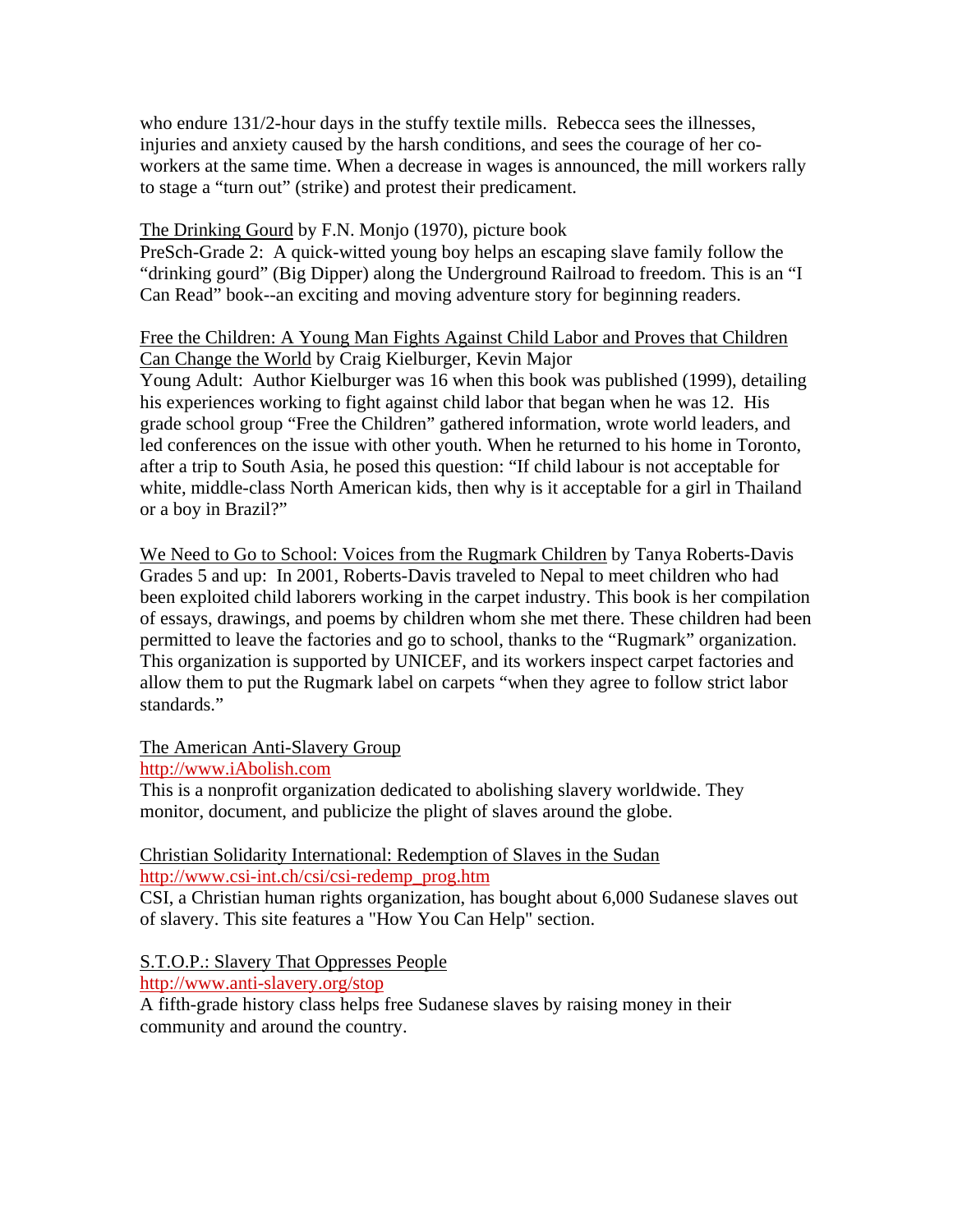## **Democracy:**

Is Democracy Fair? The Mathematics of Voting and Apportionment by Leslie Johnson and Michael de Villers, Key Curriculum Press (2004), Grades 7-12, available through www.mindwareonline.com.

## Shiver, Gobble and Snore by Marie Winn (1972)

The major reason for the existence of rules and law in society is to provide a means for people to live together in a safe and just manner. Rules and laws can help deal with conflicting interests, and provide procedures for peaceful conflict resolution. This book provides a clear and delightful way of introducing this concept. The three characters named in the title leave their own tyrant-led country for a land where there are no laws. And then they discover why laws are needed.

This story also can be found in a "Readers Theater" format in Acting Together, Excerpts from Children's Literature on Themes from the Constitution, by Arlene Gallagher, Editor, Social Science Education Consortium, Inc. (1991).

### Woodrow for President: A Tail of Voting, Campaigns, and Elections

by Peter W. Barnes, Cheryl Shaw Barnes (1999) 32 pages

Ages 4-8: This is a great book about the Presidential election process. It goes through every step of the election process in a simple, yet clear and complete manner. Students will like the use of mice to present this type of material.

### Kids Voting USA

### www.kidsvotingusa.org/

This is a Web site featuring ideas on how to get children involved in the democratic process.

## **Disabilities:**

Andy and his Yellow Frisbee by Mary Thompson (1996)

Grades 1-3: This is a sympathetic view of childhood autism from a child's point of view. Sarah, a new girl at school, sees Andy by himself on the playground and is curious about his preoccupation with spinning a yellow frisbee. His sister Rosie watches Andy protectively from her soccer game and is fearful that the new girl will disturb his fragile composure. As Rosie thinks of Andy's problem, she explains autism to readers. This is a book that will help students see how those with special needs may be different but deserve tolerance and kindness just like all children do.

### Because of Anya by Margaret Peterson Haddix (2002)

Grades 3-6-Fourth grade Anya returns from winter break wearing a wig because she has lost her hair from alopecia areata--an immune disorder. Many students tease her, but one classmate supports her in facing this disease.

Dad and Me in the Morning by Pat Lakin (1994)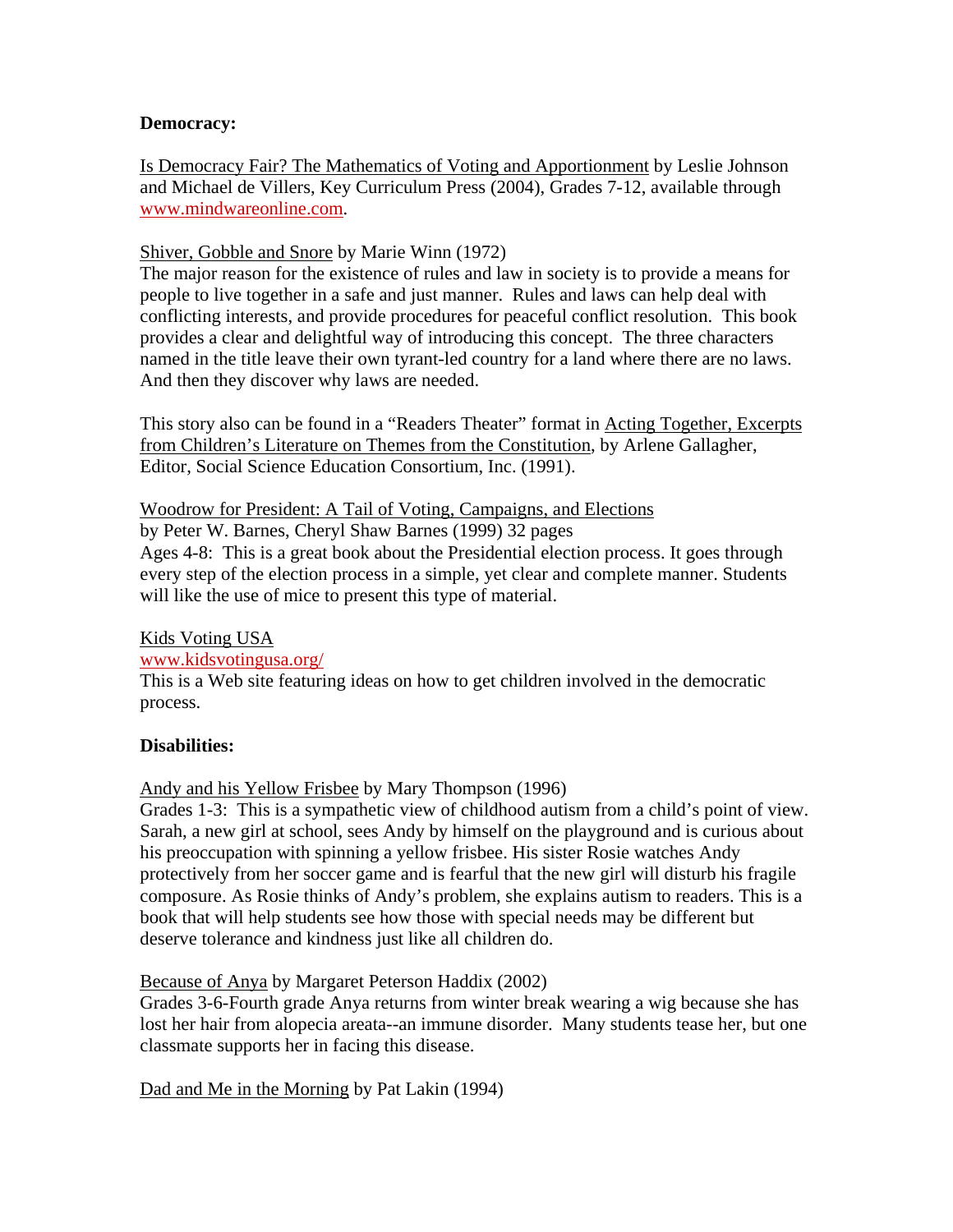Ages 4-8: Early one morning, Jacob wakes to his special alarm clock. He puts on his hearing aid and his clothes, then goes to wake his father. Together they walk down to the beach. Jacob cannot hear, but he and his father have many ways of communicating: signing, lipreading or just squeezing each other's hands.

#### A Guide Dog Puppy Grows Up by Caroline Arnold (1991)

Grades K-4: This is a photo-essay about the training of a guide dog. Honey, a golden retriever, is born at Guide Dogs for the Blind in California. After initial screening at the school, she is sent to the home of a 4-H member, a little girl, where she stays for about 15 months. Once she is returned, Honey is introduced to and trained again with a new owner.

Knots on a Counting Rope by Bill Martin, Jr. and John Archambault (1997), 32 pages Kindergarten-Grade 4: Boy-Strength-of-Blue-Horses begs his grandfather to tell him again the story of the night he was born. Readers learn how the boy, who was born blind, teaches his horse to run the trails. The story unfolds naturally, exhibiting the love between the boy and his grandfather.

#### Maggie by My Side by Beverly Butler (1987)

Ages 9-12: This book is for older children than the Alexander books below. The author describes her experiences at Pilot Dogs, a facility in Ohio where she trained with a guide dog.

#### Mom's Best Friend by Sally Hobart Alexander (1992)

Grades 1-5: This book is written from the point of view of the author's daughter, Leslie, who describes what her mother must go through in training a new guide dog. The book also gives information on what a blind person and guide dog must do in training and the problems they face, such as dealing with low branches and other dogs.

### Mom Can't See Me by Sally Hobart Alexander (1990)

Grades 1-5: This story is told from the point of view of the blind author's daughter. It is a warm picture of family life and explains how both mother and daughter have learned to cope with living with a disability. Leslie's mother participates in all the family activities: cooking, cleaning, taking the children to lessons, and volunteering at school. She includes some of the frustrations of blindness as well, such as the fear children express of "catching" blindness and the sadness Alexander feels in not seeing what her children are seeing.

#### Moses Goes to a Concert by Isaac Millman (1998)

Ages 5-9: This story shares a wonderful experience of Moses and his hearing impaired classmates enjoying an orchestral concert. They hold balloons that their teacher passes out to help them feel the music. Afterward, they talk to the deaf percussionist, who performs in stocking feet so she, too, can feel the beat. She lets the students play her instruments and, using American Sign Language (illustrated in the text), explains how she worked hard to achieve her career goal. Back home, Moses tells his parents about his day, signing a message of universal value: "When you set your mind to it, you can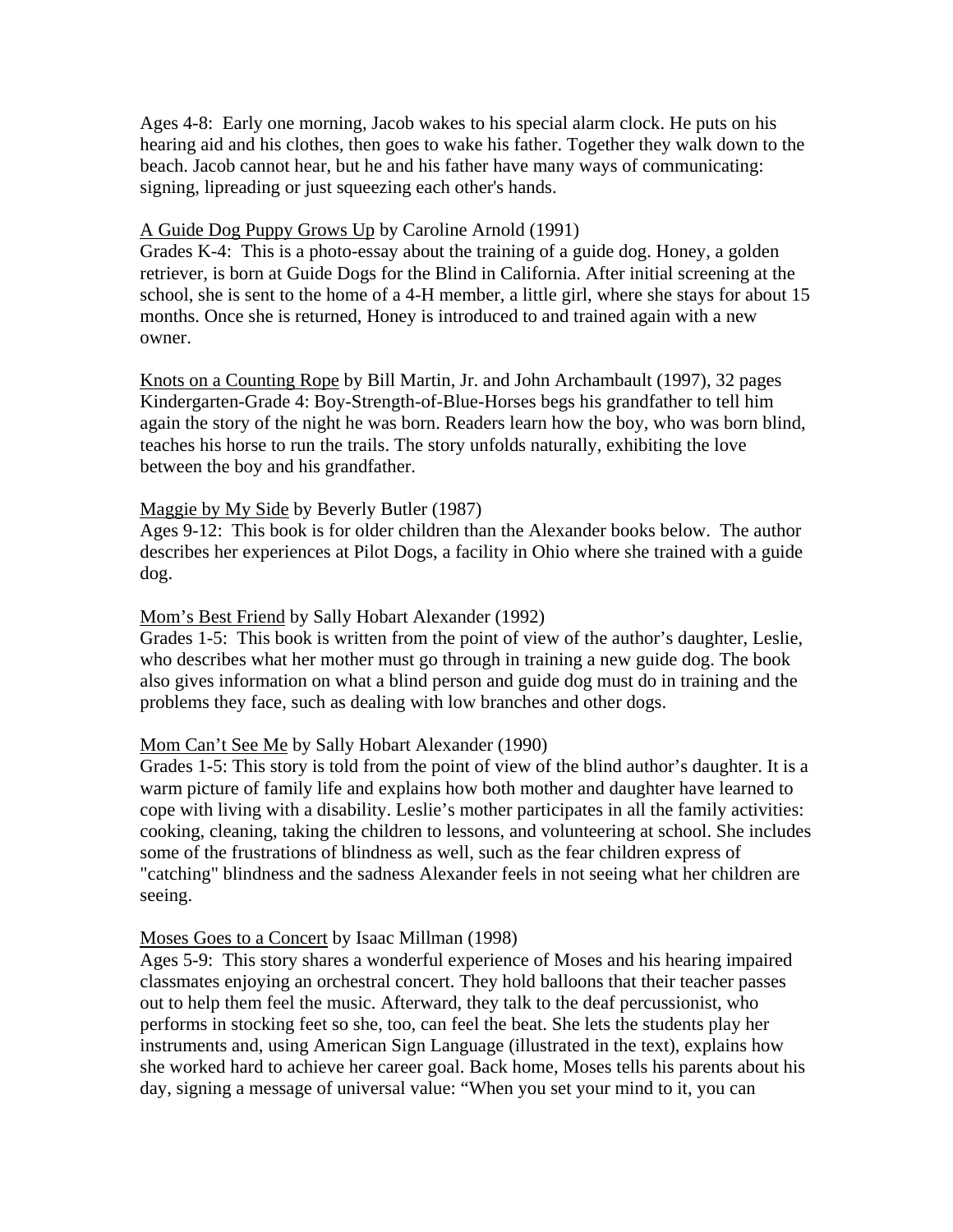become anything you want." See also Moses Goes to School, Moses Goes to the Circus, Moses See a Play.

## My Name is Brain/Brian by Jeanne Betancourt (1993)

Grade 3-7: Brian dreads starting sixth grade because of all of the problems he's had in school so far. But on the first day, his new teacher recognizes his problem--tipped off by "Brain" v. "Brian" and has him tested. Brian has dyslexia. This story helps students relate to a classmate who may suffer from this same disorder.

Rolling Along: The Story of Taylor and his Wheelchair by Jamee Riggio Heelan (2000 K-Grade 3: This story provides a glimpse into the life of a young boy with cerebral palsy. Taylor describes his condition, aspects of his daily activities at home and at school, and his desire for independence. While he has been trained to use a walker, he prefers a wheelchair as it enables him to go faster and not tire as quickly.

Shelley the Hyperactive Turtle by Deborah Moss (1989), 20 pages.

Ages 4-8: Shelley the turtle has a very hard time sitting still, even for short periods of time. Shelley's doctor tells him that he is hyperactive, and that he can take medicine every day to control his wiggly feeling. The doctor's help and his family's love make Shelley feel much better about himself.

### Sosu's Call by Meshack Asare

Grade 1-4: When a great storm threatens, Sosu, an African boy who is unable to walk, joins his dog Fusa in helping save their village. In the end, Sosu receives a wheelchair for his heroic deed and the villagers change their expectation that he stay at home.

## **Elderly:**

How Does it Feel to be Old? by Norma Farber (1988)

Ages 4-8: A touching book in which a grandmother shares her feelings about aging with her granddaughter.

Now One Foot, Now the Other by Tomie De Paola (1981) Ages 4-8: When his grandfather suffers a stroke, Bobby teaches him to walk, just as his grandfather had once taught him.

### Old People, Frogs, and Albert by Nancy Hope Wilson

Ages 7-9: In this poignant story, a  $4<sup>th</sup>$  grade boy overcomes his fear both of reading and of the old people in a nursing home he passes on his way home from school.

When I am Old with You by Anne Johnson (1993)

Ages 4-7 An African American girl and her Grandaddy imagine many shared activities yet to come.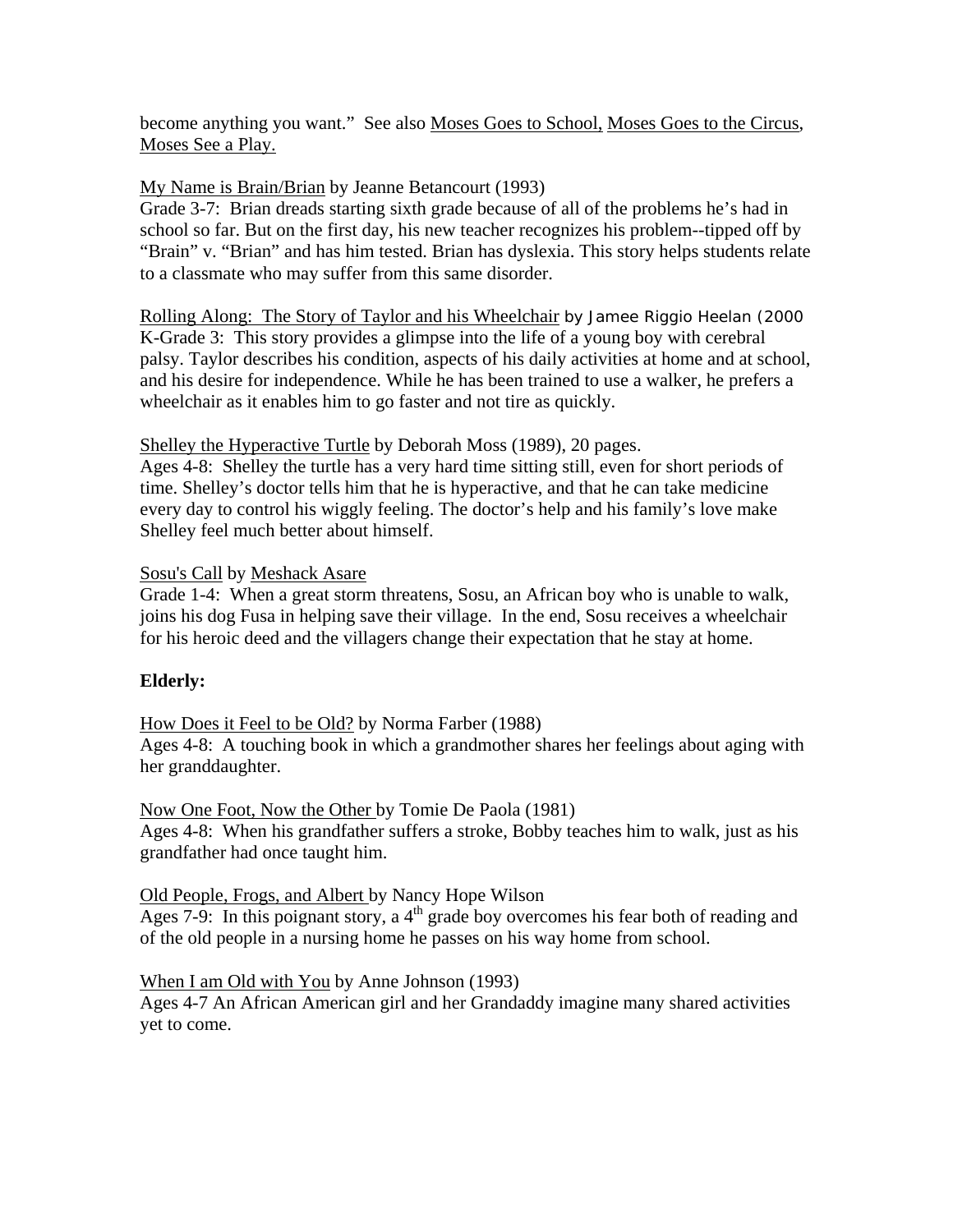## **Environmental Issues**:

## Earth Day--Hooray! (MathStart 3) by Stuart J. Murphy

Grades 1-3: The Maple Street School's Save the Planet Club decides to clean up Gilroy Park and plant some flowers to celebrate Earth Day. To raise the necessary funds to purchase plants, they hold an aluminum-can drive, with a goal of collecting 5,000 cans.

#### The Great Kapok Tree: A Tale of the Amazon Rain Forest by Lynne Cherry

Ages 4 to 8: When a man comes into the Amazon rain forest one day to chop down a great kapok tree, many creatures' eyes watch him nervously. Soon he falls asleep under the tree, and one by one, snakes, bees, monkeys, birds, frogs, a jaguar, and others emerge from the jungle canopy to plead with the sleeping ax-man to spare their home. When he wakes up, he is startled by all the rare and marvelous animals surrounding him--although he picks up his ax as if to begin chopping again, he quickly drops it and walks away, presumably never to return. Its beautiful pictures and soft story make this a great introductory book to this issue.

### The Great Trash Bash by Loreen Leedy

K-Grade 2: The animals of Beaston realize something's wrong: litter ruins their view, landfills are filling up, and no one wants a new dump in their neighborhood. Declaring a "Trash Bash," the animals launch a comprehensive clean-up and recycling campaign. Their ideas for cutting down on trash are easy for young children to understand.

### The Lorax by Dr. Suess

Ages 4-8: This ecological book published in 1971 is still relevant today. Dr. Seuss teaches readers not to fool with Mother Nature by telling a tale of greed and environmental destruction.

### Nature's Green Umbrella by Gail Gibbons

Grades 1-4: This is also a colorful and informative look at tropical rain forests. The author drew and identified about 50 animals and many plants and trees. This book also contains methods for protecting rainforest areas, such as creating selective cutting or extractive reserves.

### Recycle! : A Handbook for Kids by Gail Gibbons

Grades 2-4: Discussing paper, plastic, glass, cans, and polystyrene, the author describes how to recycle, why it's necessary, and its benefits.

### River by Debby Atwell

The story focuses on a river and its role as the lifeblood of a community. The author relates the changes that occur through the centuries along a riverbank, from the arrival of the first humans to the coming of the first settlers, from the industrial revolution to the present day. As the river flows the country grows and progresses along its bankssometimes for better and sometimes for worse. When overuse and carelessness finally take their toll, the river's natural beauty and resources are compromised. Can the river thrive permeated by pollution and waste?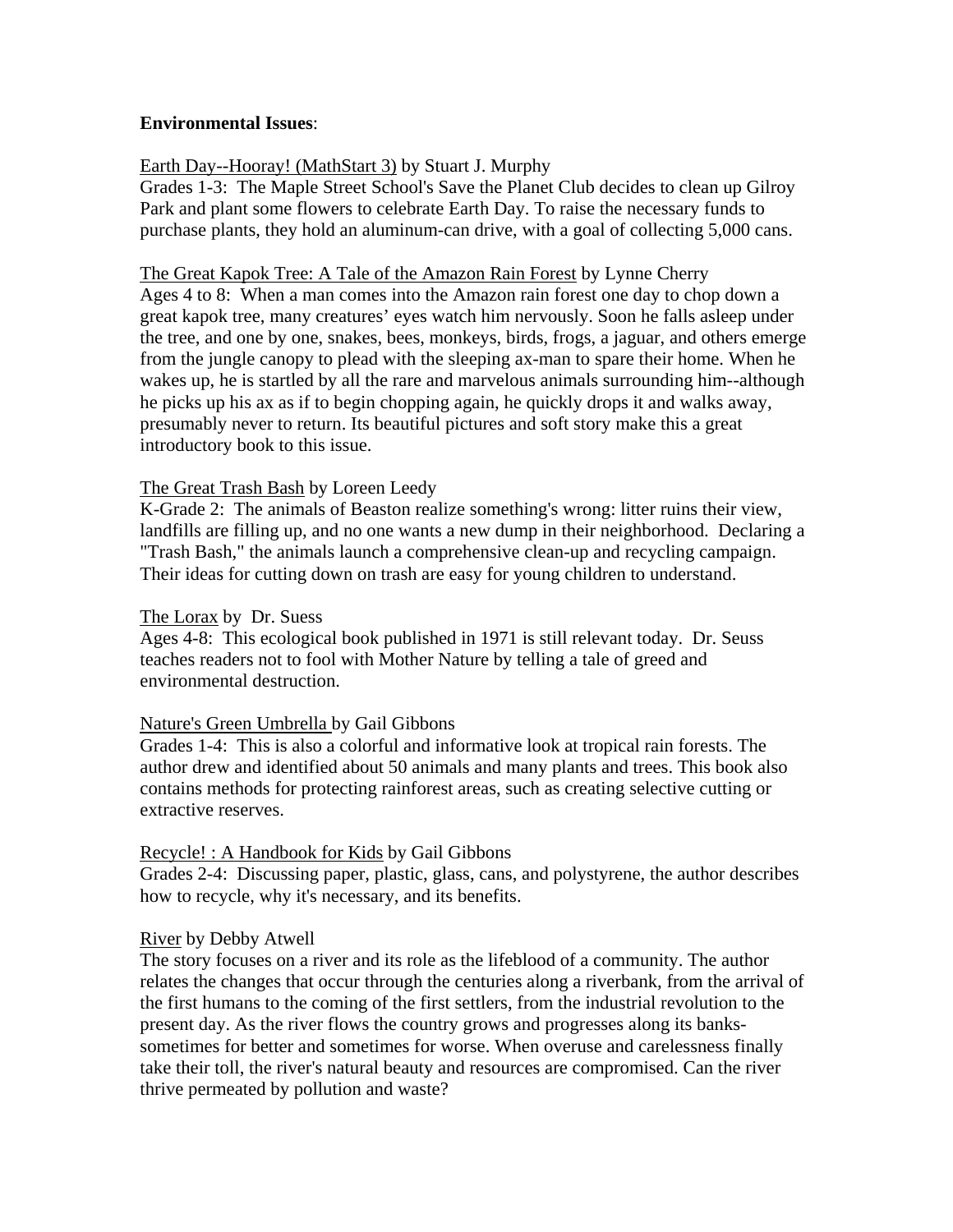## A Walk in the Rainforest by Kristin Joy Pratt

Grades 2-4—This environmental alphabet book was written and illustrated by a 15-yearold student. Each letter portrays a plant or animal that lives in the rain forest with an explanatory paragraph. Factual material is interspersed with warnings about endangered species, deforestation, and the harm coming to native peoples. A Teacher's guide is published for this book too.

## Water : Almost Enough for Everyone by Stephanie Ocko

Grade 7 and up: The story begins with the draught facing one small town in Iowa, showing how people learned to conserve water and how the town had to cooperate with others when the wells ran dry. It makes the concept of the Earth's finite water supply real for young people. The book continues with stories of parallel situations in other locations, including Antigua and the African Sahel. The author explains the complex relationships between air and ocean currents that result in shortages or excesses of rainfall, pointing out that water shortages are often exacerbated by human carelessness with the environment, such as the destruction of the rain forests. An epilogue lists ways in which individuals, including children, can conserve the earth's precious water supply.

## Where Does the Garbage Go? : Revised Edition (Let's-Read-and-Find-Out Science 2) by Paul Showers

Grades 1-4: Follow that garbage truck!...to the landfill to see how trash keeps piling up...to the incinerator to see how trash can be turned into energy ... to the recycling center to see how a soda bottle can be turned into a flowerpot. Filled with graphs, charts, and diagrams, this book explains how we deal with the problem of too much trash and provides ideas for easy ways to be a part of the solution.

## Earth Force

## www.earthforce.org Encourages kids to help protect the environment.

Earth to Kids

# www.edf.org/Earth2Kids/

The Environmental Defense Fund has a Web page for young people.

Ranger Rick's Kid's Zone www.nwf.org/kids This is the National Wildlife Federation's homepage for children.

## U.S. EPA's Explorers' Club

www.epa.gov/kids/

A Web page for kids put out by the Environmental Protection Agency of the U.S. government.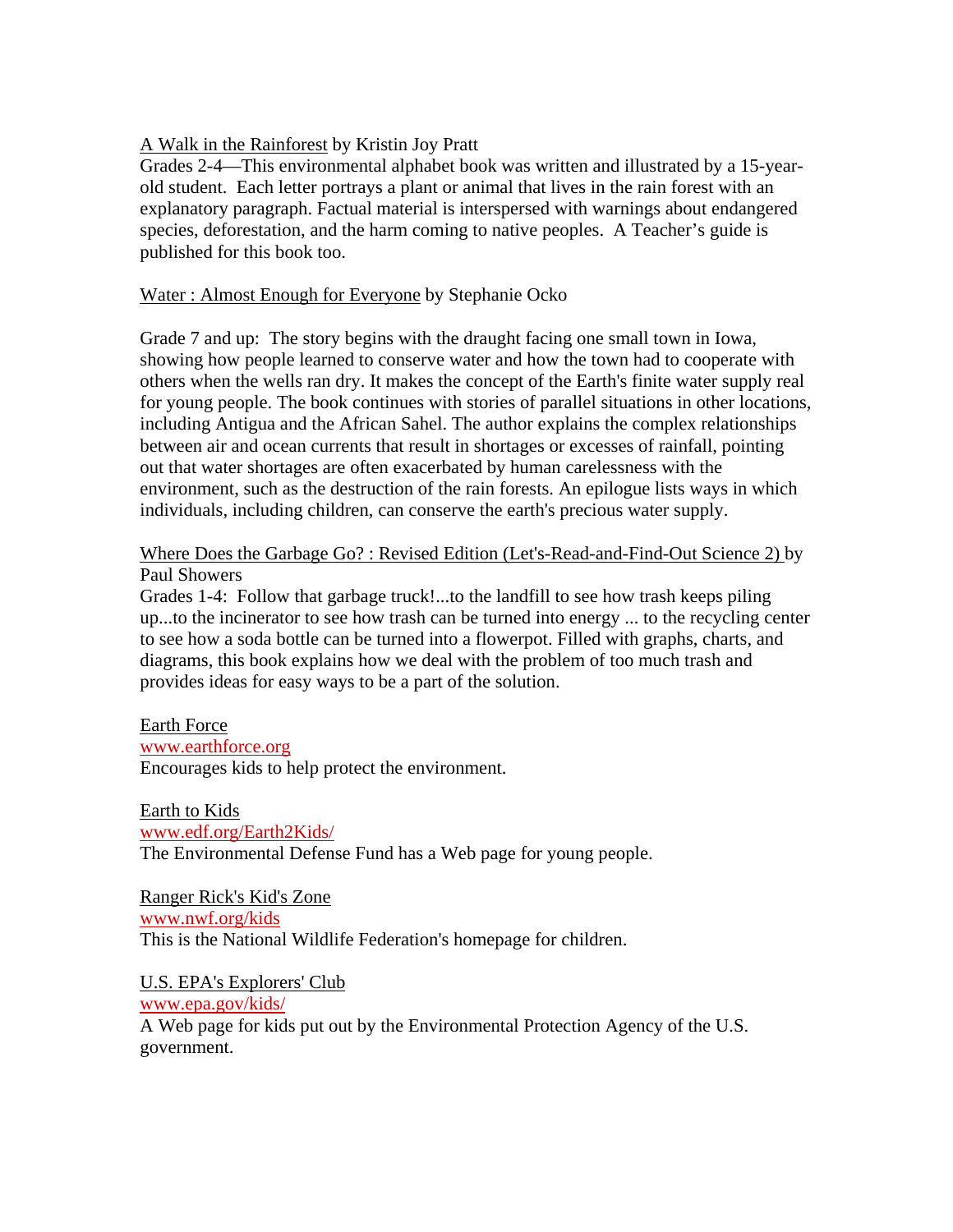## 20/20 Vision

#### www.2020vision.org

20/20 Vision is a national non-profit organization dedicated to protecting the environment and promoting peace through grassroots action.

## **Equality Issues**:

Marshall, the Courthouse Mouse: A Tail of the U.S. Supreme Court by Peter W. Barnes, Cheryl Shaw Barnes (1998)

Grades K-5: The authors analogize a story of mouse equality in this tale of the Mouse Supreme Court and the Mouse Congress.

A Place at the Table: Struggles for Equality in America by Maria Fleming, Southern Poverty Law Center

Grade 7 and up—This is a collection of 12 essays—sharing stories of many of our citizens that have been marginalized. It raises issues of ethnic persecution, labor strife and advocates for rights for Native Americans, gays, lesbians, and people with disabilites, and includes information about lesser-known, often unsung heroes and heroines who fought for their rights. It was funded by the Teaching Tolerance project.

## Stellaluna by Janelle Cannon (1993)

Ages 4-8: Baby bat Stellaluna's mom is attacked by an owl one night, which knocks her into a nest of baby birds. Stellaluna's adoptive bird mom accepts her into her nest, but only on the condition that Stellaluna will act like a bird, not a bat. Soon Stellaluna has learned to behave like a good bird should--she quits hanging by her feet and starts eating bugs. But when she shows her bird siblings what life as a bat is like, they wonder: "How can we be so different and feel so much alike?"; "How can we feel so different and be so much alike?"

## **Immigration:**

## The Color of Home by Mary Hoffman, Karin Littlewood

PreSch-Grade 3: Hassan, a recent Muslim immigrant from Somalia, is homesick on his first day of school in America. Although his teacher is nice and his classmates are friendly, adjusting to a new culture and especially a different language, is a struggle. Hassan discovers, however, that he can communicate through art—he paints two pictures-one to share the story of his life in Somalia, and another that depicts his hope for a bright future in his new home. Students will gain a realistic child's perspective on what it is like to be forced to emigrate from a war-torn country.

## Journey to America: Chantrea Conway's Story : A Voyage from Cambodia in 1975 (Journey to America) by Clare Pastore

In 1975, Cambodia was a country engulfed by a violent civil war. Thirteen-year-old Chantrea lives with her American father, who is a photographer, and her Cambodian mother. Her father goes away on an assignment and in the meantime, the Khmer Rouge regime takes control, ending the war. Her mother is killed, and Chantrea and her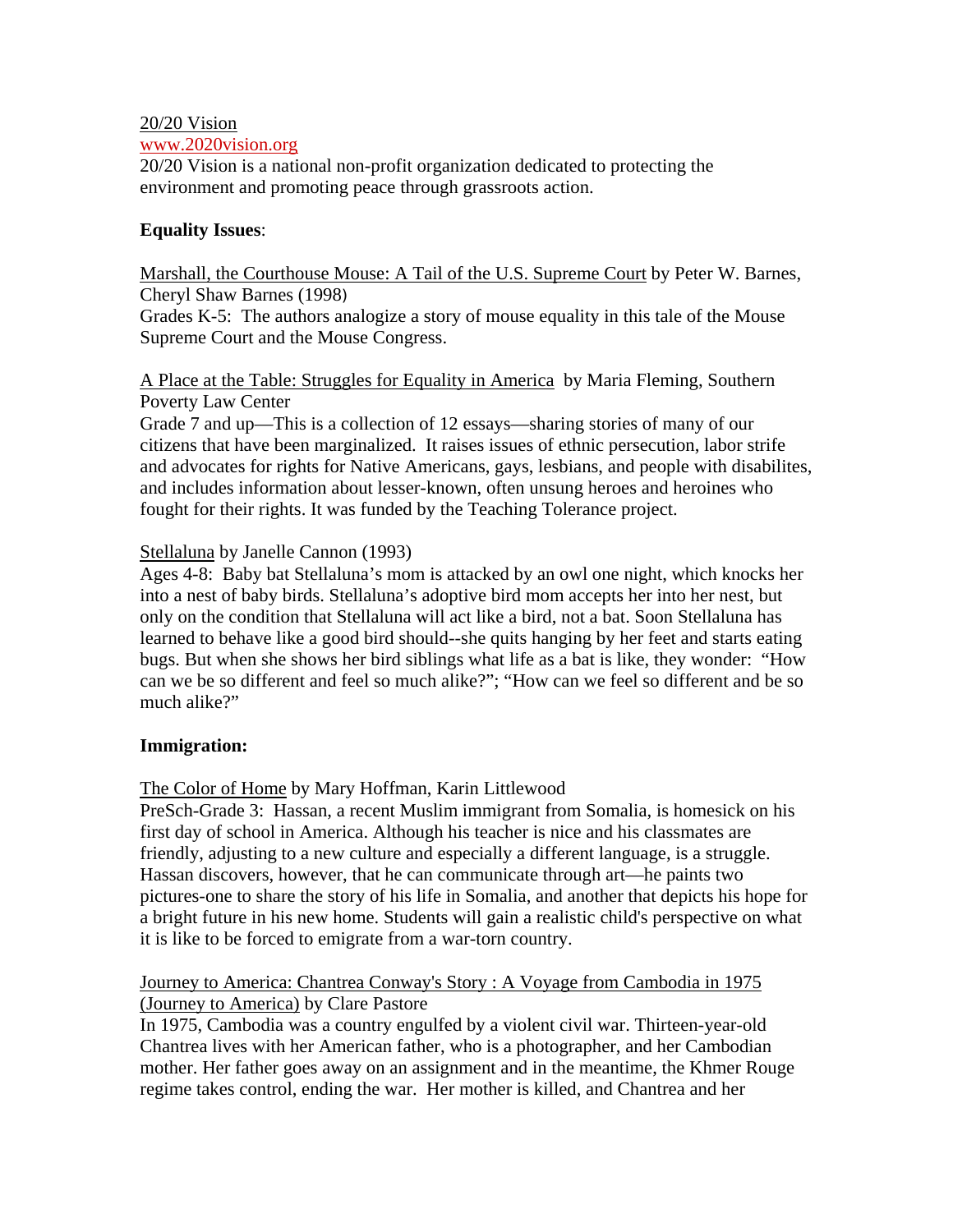grandparents are forced out of their homes and into a work camp. They escape across the border to Thailand, where they live as refugees. Chantrea gets the opportunity to travel to America to live with her father's family, but does not know whether she will ever see her father again.

## **Neighborhood Activism:**

## The Big Orange Splot by Manus Pinkwater (1977). 32pp.

On a street where all the houses look alike, one person paints his home to reflect his fantasies, interests and creativity. At first his neighbors rebel at this unexpected nonconformity, and send representatives to convince him to return to "normalcy." The story provides a look at various ways the conflict could be managed. For example, the class could hold a neighborhood meeting or an arbitration or mediation session; the "neighbors" could ask their city government to pass an ordinance, the class could conduct a mock trial in which the neighbor is sued in court. This lovely, simple tale could provide a number of experiences that enhance student's citizenship knowledge and skills.

## City Green by DyAnne DiSalvo-Ryan (1994)

Ages 5-8: Marcy feels sad every time she sees the neighborhood vacant lot because she thinks that it makes the area look like "a big smile with one tooth missing." While she and Miss Rosa start work on their windowsill gardens, Marcy decides to lease the vacant lot from the city as a community garden. One by one all her neighbors eagerly sign the petition and pitch in to clean the lot, except Mr. "Hard as Nails" Hammer, the local curmudgeon. One night Marcy sees him sprinkle some seeds in the back corner of the lot, drawing the diverse neighborhood together by a community project.

### Grandpa's Corner Store by DyAnne DiSalvo-Ryan (2000)

Kindergarten-Grade 3: A new super-size grocery store is coming into town and Lucy worries that her grandfather will have to sell the local grocery store he owns. Filled with love and determination, she is able to pull the neighborhood together and save her Grandpa's store. The story shows how anger at a situation can be turned into something positive and emphasizes the importance of community in our lives. Children will empathize with Lucy and realize that they are not always powerless, that they can make a difference.

### Mrs. Moscowitz's Last Stand by Arthur A. Levine (1993) 30 pp.

Mrs. Moscowitz has seen many changes in her neighborhood. They all required learning about new cultures and establishing new friendships. These friendships blossomed under the ginko tree in front of her house. Now the tree is threatened by a city order to cut it down. First Mrs. Moscowitz and her friends use their wiles to foil the city's plans. But when all else fails, she resorts to civil disobedience by chaining herself to the tree. The resultant publicity works. The tree is saved and the neighborhood celebrates. This deceptively simple story is as rich as its multicultural setting.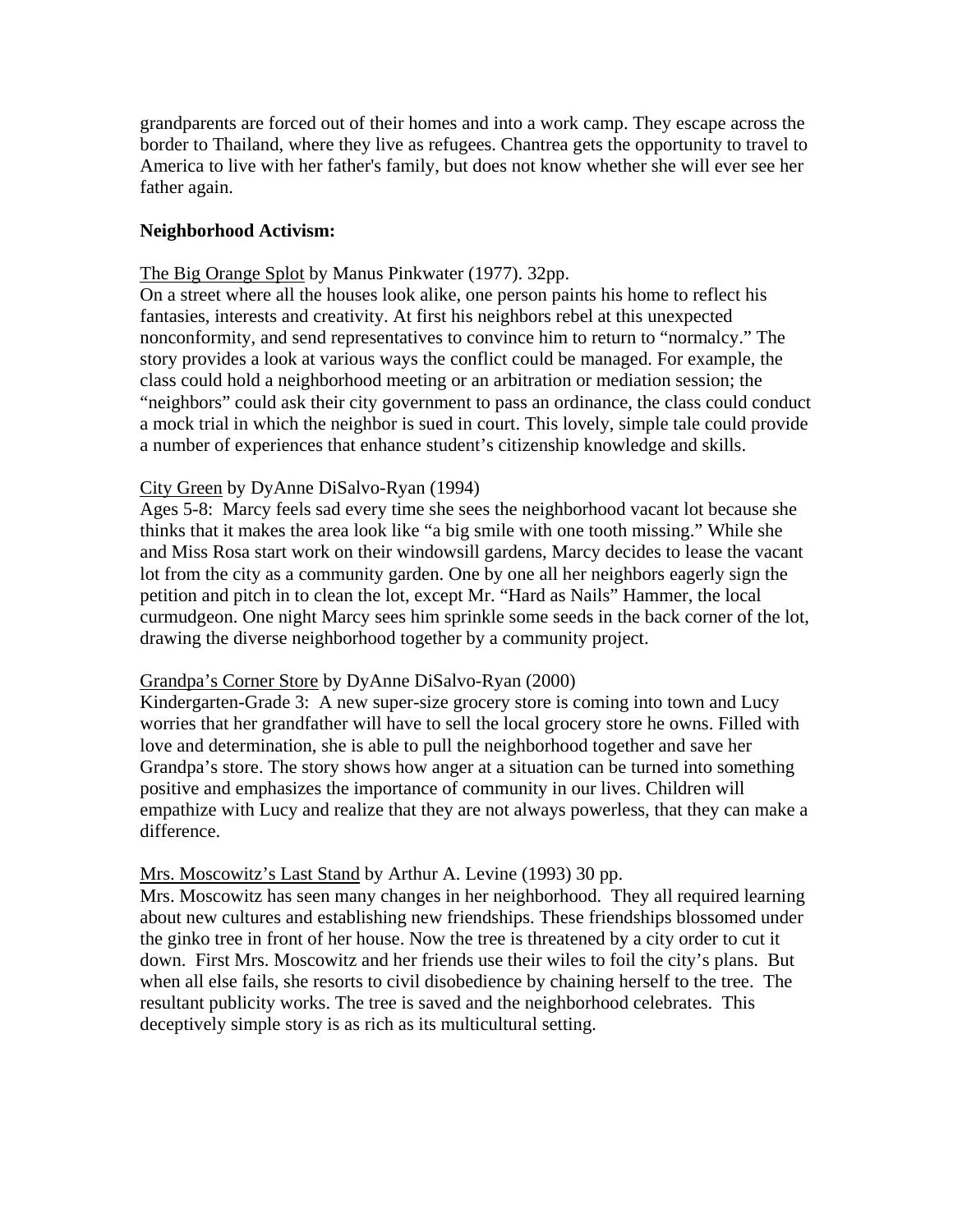Take Action! A Guide to Active Citizenship by Marc Kielburger and Craig Kielburger Young Adult: This book is written for a student audience, focusing on assisting them in becoming active citizens within their communities. It includes many examples of positive things other kids have done to make a positive difference and provides tips and strategies for getting things done. It addresses writing letters, public speaking, planning fundraisers, preparing petitions, and working with the media, just to name a few.

### **Peace:**

### I Dream of Peace, Images of War by Children of Former Yugoslavia

Introduction by James P. Grant, Executive Director, UNICEF (1994) 78 pp. Pictures and short writings by children, ages 6 to 15, were gathered by UNICEF from refugee camps and schools. It serves as "a protest against the violation of [children's] fundamental right to be free of the torments of war," and calls for the people of the world to join with the children in saying "enough is enough." Extremely powerful, yet appropriate for upper elementary and middle school grades. The book raises the question of what individuals, groups, and other nations might do to respond to the children's plea for help.

### Pink and Say by Patricia Polacco (1994) 52 pp.

"Mother, this war has to be won or this sickness that has taken this land will never stop." The "sickness" was slavery and two 15 year-olds, one black, one white, were caught in the middle of a war to end it. Both are Union soldiers, separated from their units, running from the Confederate army. This powerful picture book is for older children, those who can begin to understand the cruelty of this civil war as well as the strong bonds that were forged amid the horror. It raises the question of conflict between states around a policy that created a great moral dilemma. Yet it does so in the context of the lives of three people who become "family" through their common dedication and human concern.

Talking Peace, A Vision for the Next Generation by Jimmy Carter (1995) 198 pp. President Carter gives an historical and contemporary overview of war, and talks about the role that food, shelter, and health care play in building the foundations of peace. He examines the role environmental and human rights issues play in human conflict. He looks at peace-making methodologies such as mediation and democratic elections. He speaks of our cities "at war" and the need to seek peace in America. He highlights the status of young people around the world and what they can do around each of the issues discussed in his book.

### **Poverty:**

A Castle on Viola Street by DyAnne DiSalvo-Ryan (2001) 32 pp.

Ages 5-8: Andy's family lives in a cramped apartment and owning a home seems like an impossible dream. Then Andy learns of a project where volunteers rehabilitate old houses for others, who eventually do the same for them. The whole family pitches in, and ultimately learns that they, too, are slated for a new home. Habitat for Humanity's founder-president wrote an introduction describing Habitat's program, raising awareness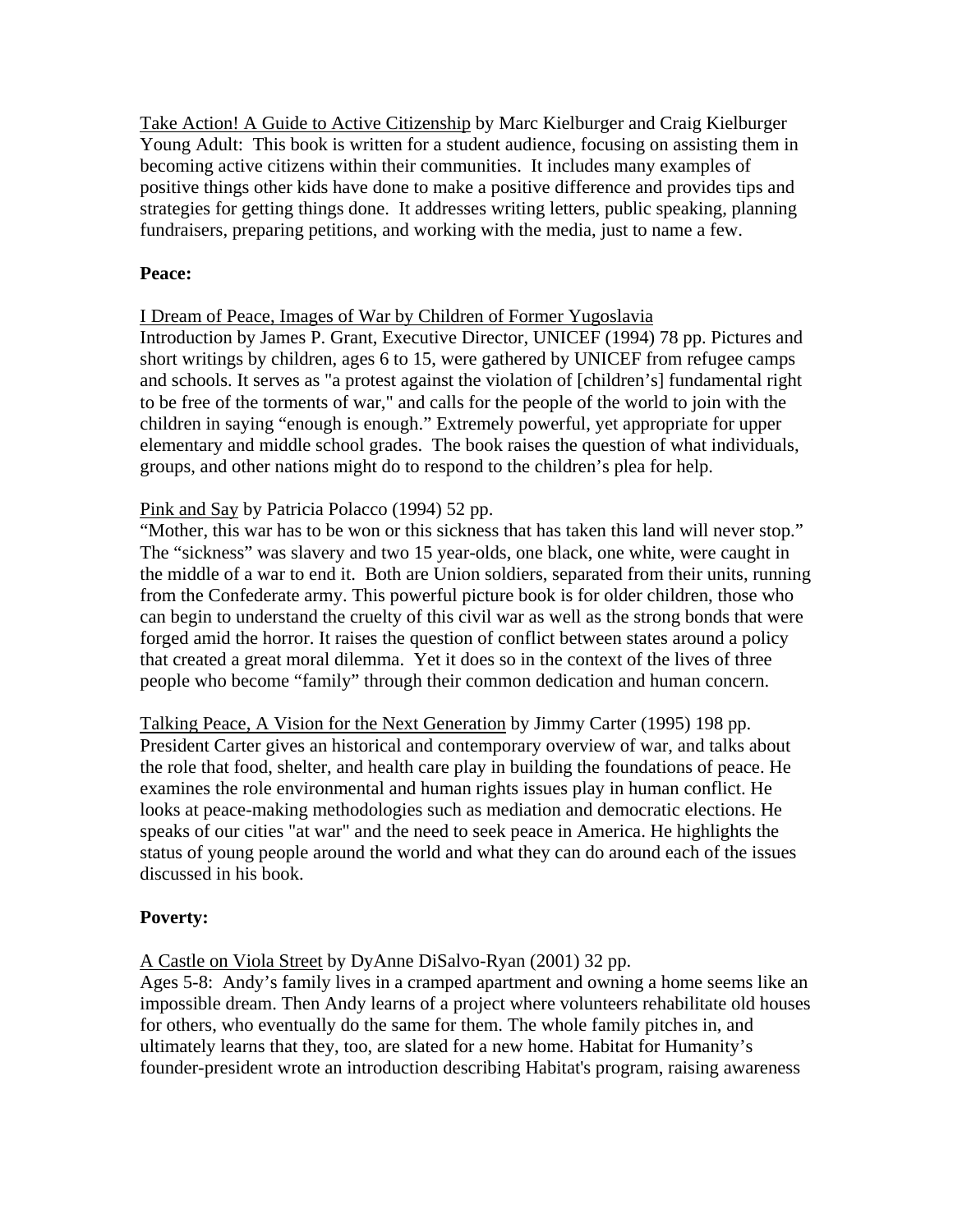of how volunteering and home ownership can make a difference, for communities and individuals.

#### Home is Where We Live: Life at a Shelter Through a Young Girl's Eyes by B. L. Groth and Jane Hertensten (1995) 30 pp.

Grades K-5: A 10-year-old girl moves into a Chicago homeless shelter and talks about the crowding and dislocation ("I wish I could have a room of my own"). At school she's ashamed to say where she lives. As the months pass, she feels the support of the shelter community, like a big family. Part of the book's profits will support the Cornerstone Community Center where the story is set.

#### Letter to Mrs. Roosevelt by C. Coco De Young

Grades 3-6: This is a Depression-era story about first-generation Italian-Americans living in Johnstown, Pa., in 1933. Eleven-year-old Margo Bandini, her parents and young brother, Charlie, face losing their house if they do not find a way to pay back the bank loan used to cover hospital expenses for Charlie's emergency leg operation. In a letter, Margo appeals to Eleanor "Everywhere" Roosevelt, the person she admires most, for help. Her teacher (who moonlights as a reporter and knows the First Lady) provides a swift, personal delivery of the letter and soon Margo receives a reply that restores her faith in miracles and resolves the crisis. This historic novel conveys the "domino" effect of the steel mill cutting back workers' hours translating into failing businesses and the necessity of neighbors relying on one another for support during hard times.

#### Money Hungry by Sharon G. Flake

Ages 8-12: This story captures the life of 13-year-old Raspberry Hill who knows firsthand that living in the housing project is better than being out on the streets. But Raspberry and her mother are determined to move to a safer neighborhood, and that is why Raspberry is so "money hungry." She sells clearance holiday candy and pencils, and keeps her lunch money rather than eat. She hoards every dime she can gather and hides her cash in her room. Greed drives her and is more important than friends, boys, or her mother's love. The author directly discusses the difficulty in breaking the cycle of poverty. Ironically, it's not the heroine's stash of hard-earned cash that brings about positive change for the family, but rather her mother's ingenuity and the support offered by generous neighbors.

Scorpions by Walter Dean Myers, (1988). A Newbery Honor book. 216 pp. Jamal is a twelve-year-old in New York City, caught in a web of loyalties: first to his family, including a hard-working mother, a brother in jail for drug dealing and a younger sister; then to his brother's gang, the Scorpions, who thrust leadership upon him; to his best friend Tito who pleads with him not to get involved; and finally to his own artistic talent and intelligence. Then there is the subtle pull of the power of a gun. This story manages to sensitize the reader to the pressures of urban, poor existence while showing choices that an individual has the responsibility to make.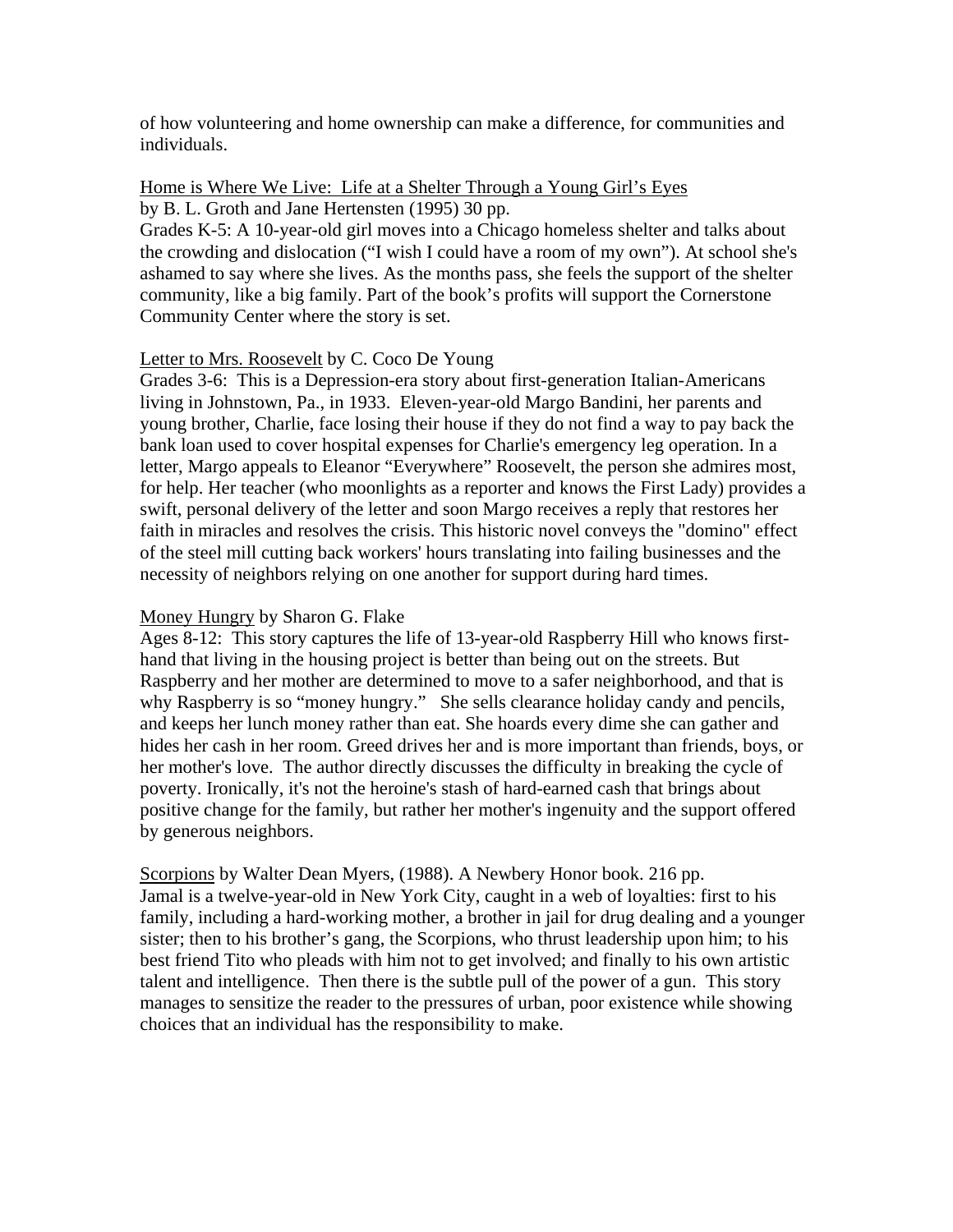#### A Shelter in Our Car by Monica Gunning (2004)

This touching story about homelessness shows a young girl and her mother living in their car when they move from Jamaica to the U.S. after her father dies.

## A Song of the Trees by Mildred Taylor (1975)

Ages 9-12: When a lumber company wants to buy the trees that have surrounded their home for generations, young Cassie Logan and her family fight to save them. This is a gentle about a black family and its struggle against prejudice and poverty in Depressionera Mississippi.

Uncle Willie and the Soup Kitchen by Dyanne DiSalvo-Ryan (1991) Ages 4-8: A boy spends the day with Uncle Willie in the soup kitchen where he works preparing and serving food for the hungry.

## **Race and Ethnicity:**

The Araboolies of Liberty Street by Sam Swope (1989), 32 pages.

Grades 1-5: (book flap states): "The General and Mrs. Pinch rule Liberty Street, prohibiting all laughter and games. Joy and the other youngsters who live there are unhappy but there is nothing they can do about it. Then the Araboolies, who speak no English and who change skin color daily, move in. Life becomes chaotic, exciting, and fun. This sure-fire plot, destined to woo readers, offers the welcome message of tolerance. The crisp text and autumn-muted paintings are a triumph of energy, enthusiasm, and design. Excellent to share with older readers, thought-provoking at any age."

### Crow Boy by Taro Yashimo (1955)

Ages 4-9: In a small Japanese village, Chibi, is an outcast at school because he is different from the other children. Daily, Chibi is faced with feelings of isolation and rejection. Students will learn to develop an awareness and acceptance for individual differences.

### Mississippi Bridge by Mildred D. Taylor

Grades 5-10: This is a harsh, disturbing tale of racism in Mississippi during the 1930s. It is told from the viewpoint of Jeremy Simms, a ten-year-old white boy who aspires to be friends with the black children of the Logan family.

### Remember my Name by Sara Banks (1993)

Grades 3-6: Eleven-year-old Annie Rising Fawn Stuart is sent to live with her uncle, a wealthy Cherokee plantation owner in Georgia, where she befriends a young slave girl and is caught up in the tragic events surrounding the forced Indian removal in 1838.